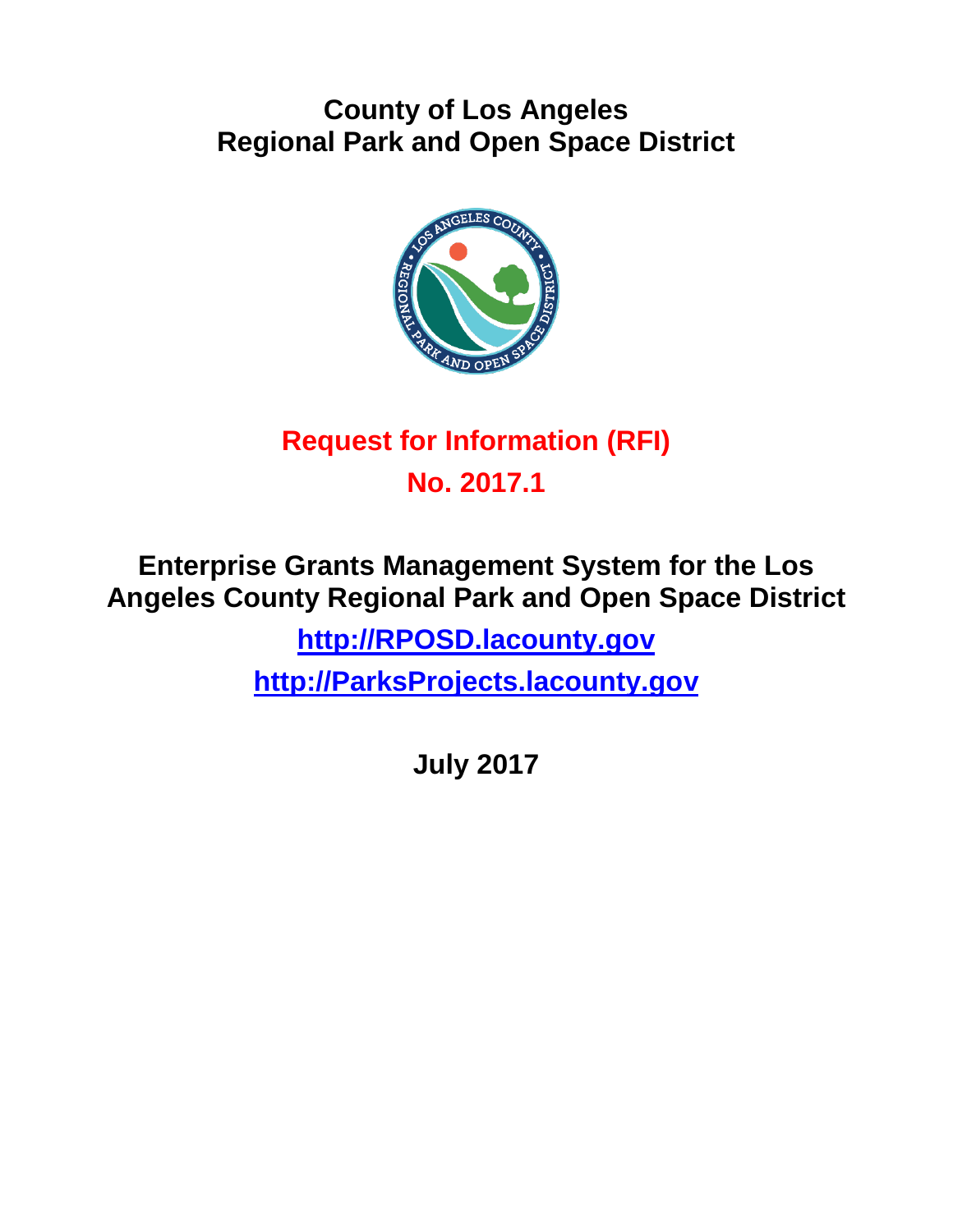## **1.0 PURPOSE**

The Los Angeles County Regional Park and Open Space District (RPOSD), a California Special District operating as an independent, grant-making agency of the County, is releasing this Request for Information (RFI) to obtain information from companies that provide a modular, cloud-based, enterprise-class online Grants Management System (GMS) for grant-making agencies and organizations. RPOSD is surveying the market for companies that provide software and the services described in this RFI.

## **2.0 BACKGROUND**

RPOSD was created by voter-approved Proposition A – the Safe Neighborhood Parks Act – in November, 1992. Proposition A provided \$540 million in grant funds for the acquisition, restoration, and rehabilitation of property for parks, recreation, and natural lands. An additional \$319 million in funding was obtained after voters approved a second measure in 1996. Proposition A authorized RPOSD to levy benefit assessment property taxes to fund grant projects and maintenance, as well as RPOSD administration.

On November 8, 2016, voters approved Measure A, which will provide an estimated \$94.5 million annually for park projects and programs starting in fiscal year 2018-19 through a parcel tax levied by RPOSD.

RPOSD currently administers over 1,750 Proposition A grants through its various grant programs and provides maintenance and servicing funds to over 90 individual agencies to maintain their grant funded projects. RPOSD anticipates that the number of grants and grantees to be served by the GMS will grow incrementally as Measure A funding becomes available.

## **3.0 OVERALL APPROACH**

RPOSD seeks to develop an integrated Grants Management System (GMS) that will allow staff, grant recipients, and the public to track submission, award, distribution, and use of RPOSD grants. The GMS is expected to feature the following Fundamental Aspects:

- Enable a paperless granting process that tracks receipt of revenue and the disbursement of funds;
- Be cloud-based and accessible from the worldwide web;
- Include a proven and reliable Application Programming Interface (API), to be compatible with the following:
	- o A GIS (Esri-based, etc.) mapping system as a tool for users to view grant data;
	- o Los Angeles County's enterprise Cost Accounting and Purchasing System (eCAPS) which is used to track RPOSD accounts and to issue payments to grantees;
- Include a secure, online grantee portal that interfaces with the grants management application module for data entry, payment submittal, and reporting purposes; and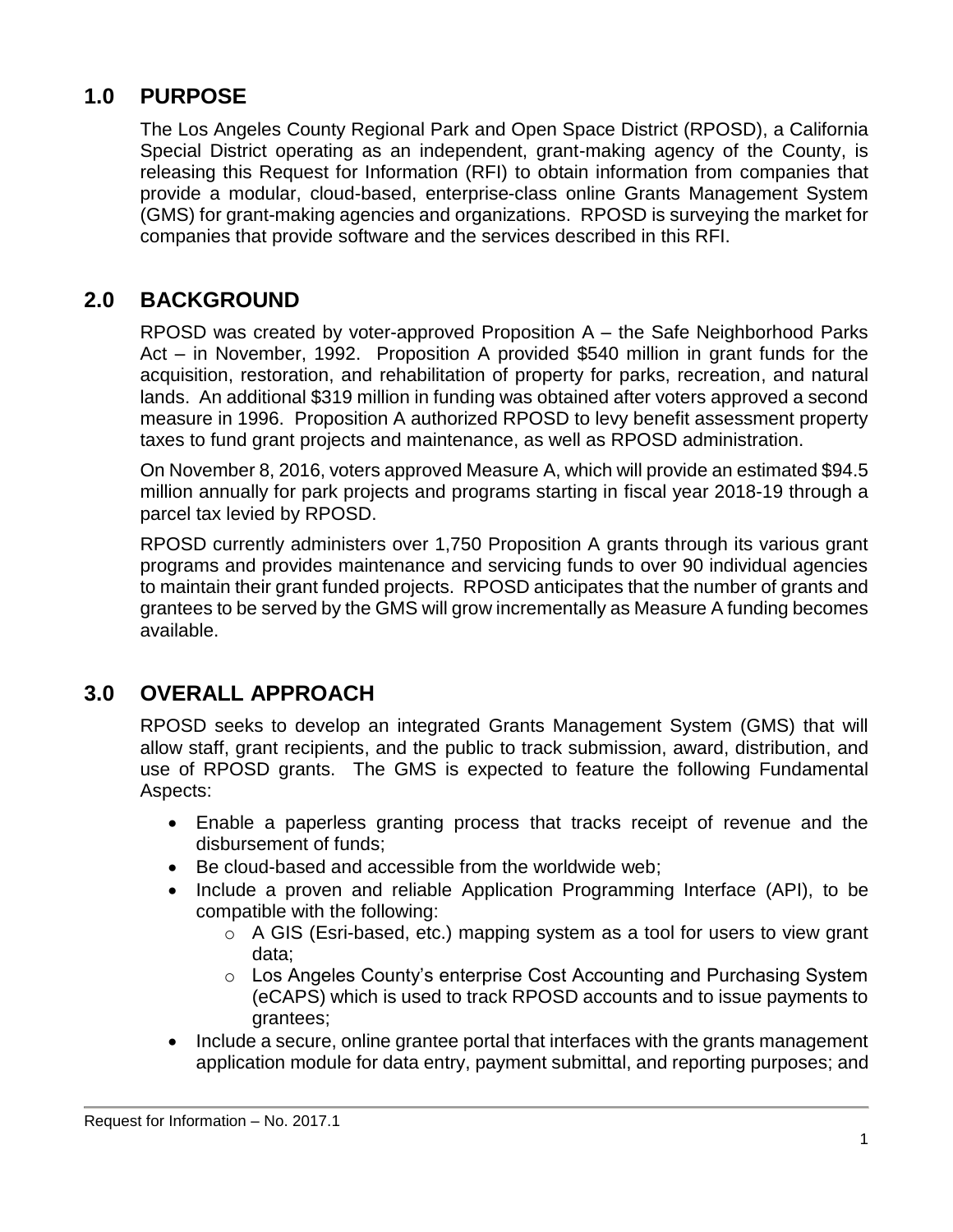• Provide grant tracking information that is selectively available to the public without requirement of passwords, either directly or via API.

RPOSD recognizes that some of these Fundamental Aspects will require customization of "off-the-shelf" GMS software and/or customized links among software packages.

The selected vendor will integrate all data from RPOSD's current systems to the new GMS.

The new GMS shall be configured and setup, and all necessary training and implementation completed, in order to "go live" on May 1, 2018.

## **4.0 SPECIFIC SERVICES OF INTEREST**

Specific services of interest include, but are not limited to, the following:

#### **Basic Parameters**

- The GMS shall have a user-friendly look and feel both for internal users and grantees.
- The GMS shall have responsive design that is compatible with multiple operating systems, including and not limited to Microsoft Windows, MacOS, iOS, and Android. Mobile functionality can be provided through a separate application, or through the main GMS website.
- The GMS shall support an unlimited number of users (both internal and external) and transactions.
- The GMS shall support an unlimited number of grant funding programs.
- The GMS shall allow for user roles and responsibilities to be designated at a funding program level, as well as a project level. This includes permissions for RPOSD staff to designate permissions at the document and data field levels.
- At a minimum, the GMS shall include modules for creating requests for proposals; creating, submitting, evaluating, and tracking the status of grant applications; administering grants from contract creation through project close out (including reimbursements); managing individual and organization accounts (including profile and login information for internal and external users); and tracking Measure A revenue and expenditures.
- The GMS shall allow for RPOSD to create and customize forms that allow for the establishment of workflow, conditional formatting rules, and integration of data throughout the system.
- The GMS shall automatically create an annual "tree structure" showing multiple funding categories and shall be able to automatically assign annual funding from total Measure A revenues to each funding category, based on percentage formulas. The GMS shall include the ability to roll up and roll down funding from a high level down to the lowest level, and to allocate funds to grants and/or programs at the lowest level of the structure.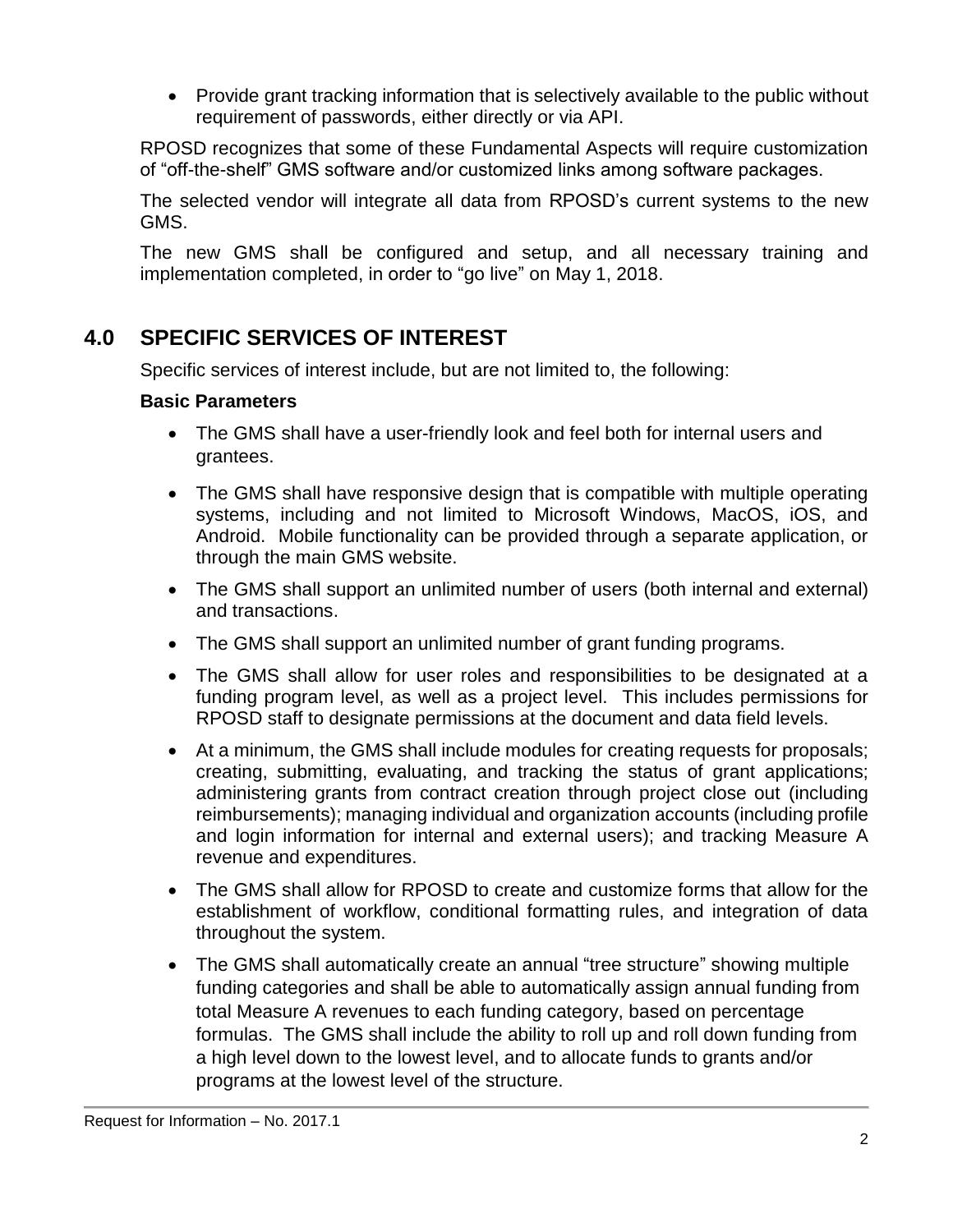- The GMS shall not allow funding categories to be over-allocated, over-committed, or over-paid.
- The GMS shall include the capability to allow for scheduling of recurring payments, in addition to processing of reimbursement payments.
- The GMS shall include the ability to manage and store documents (electronic, PDFs, etc.) within the system.
- The GMS shall also have versioning capability in order to track historical changes, including, but not limited to, budgets, applications, timelines, amendments, evaluations, etc.
- The GMS shall generate On-Site (Operational) reports, transactional reports, and miscellaneous/ad-hoc reports for internal users and shall include the flexibility to label, tag, and categorize records to facilitate report creation.
	- o Report options to allow for exporting to PDF, Microsoft Word, Microsoft Excel, and CSV formats.
- The GMS shall include various role-based dashboards that contain information such as status of tasks, alerts and reminders, and other pertinent information.
- The GMS shall support site visit customizable forms and requirements, including, but not limited to, workflow tracking, alerts and reminders in accordance with the project schedule, coordination between the grantee and RPOSD staff.
- The GMS shall include flexible and customizable alerts to assist RPOSD and grantees with communication, tasks, and deadlines.
- The GMS shall track communications through an integrated searchable log. This means the system shall track communications internal to the system as well as support uploading of external documents and tracking all communication, including, but not limited to, emails, phone conversations, etc.
- The GMS shall support electronic signatures such as Adobe LiveCycle, DocuSign, Adobe, etc.

#### **Location Data**

 The GMS shall include the ability to link location data and other jurisdictional information with other modules throughout the system for use in creating interactive maps that are publicly accessible. Data to be mapped may include and is not limited to revenue collected, grants awarded, and project status. Existing project location application is located at [http://ParksProjects.lacounty.gov](http://parksprojects.lacounty.gov/) and sample interactive maps are located at [http://lacountyparkneeds.org](http://lacountyparkneeds.org/)

#### **Service and Support**

- Vendor shall provide and support a QA/Test environment to validate all system configurations, including migrated legacy data, prior to final implementation.
- Vendor shall provide information and resources that users can consult for answers to frequently asked questions and to troubleshoot common issues. The information and resources can include, and are not limited to frequently asked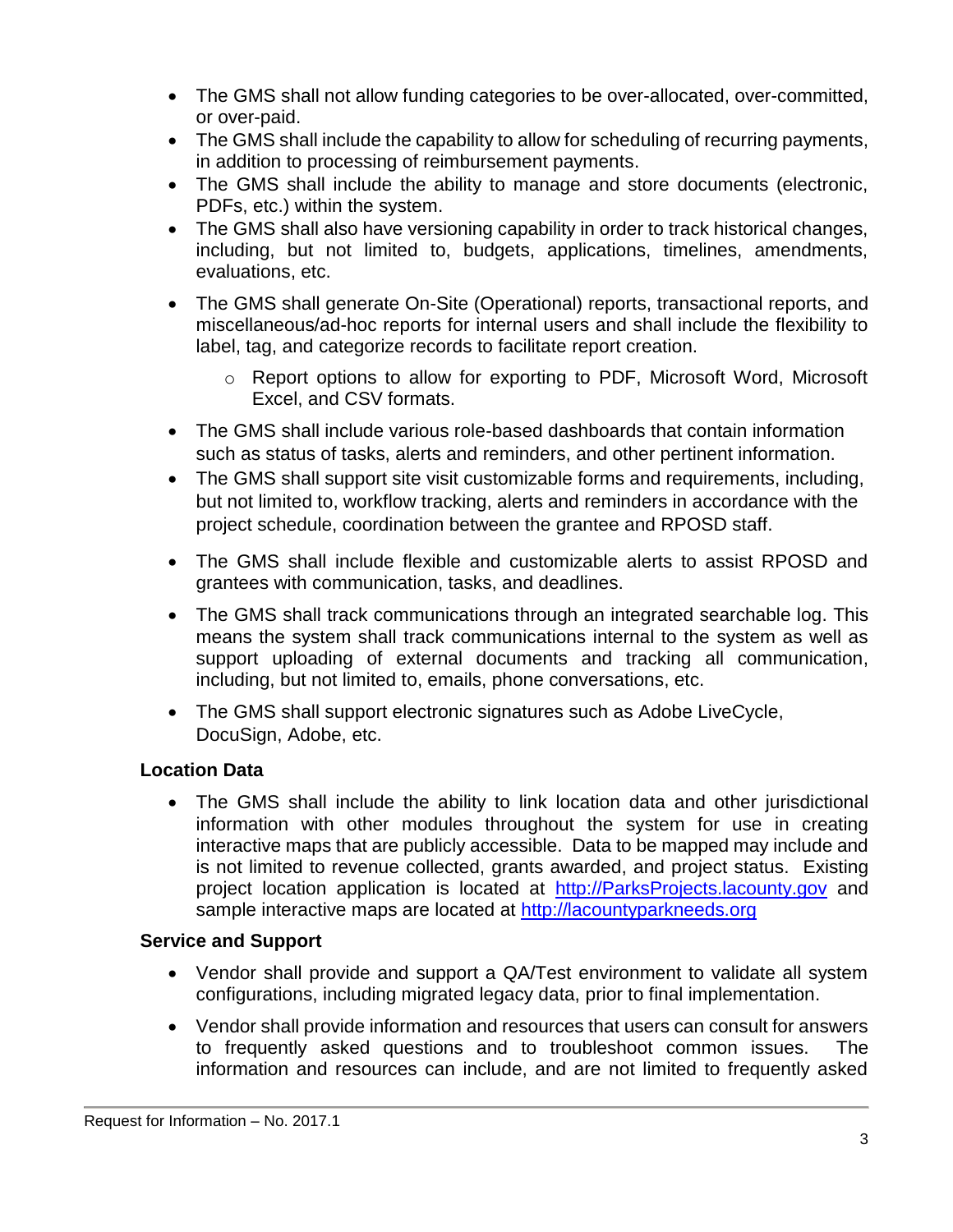questions, knowledge bases, and self-paced tutorials. The resources shall include a help desk phone number, and a Help Desk email contact for use by RPOSD staff and grantees when in need of service. The Help Desk shall be available to provide support during County business hours (Monday-Friday, 8:00am to 6:00pm PST) and shall allow users to leave a voice or email messages after business hours. The Help Desk shall provide immediate email responses and call backs with 24 hours.

- Vendor shall provide a designated Implementation Specialist and related Technical/Training Specialists to assist with the implementation and configuration process.
- Vendor shall provide a designated Account Manager that RPOSD can contact directly for any necessary support and assistance after implementation is complete.
- Vendor shall conduct formal training for all RPOSD staff in a manner that allows RPOSD to use the GMS efficiently and effectively once training is complete. Suggested training topics include, and are not limited to, System Configurations, Administrator Functions, Internal Users/Operators, New Departments/Agencies, and Training Materials.

### **INFORMATION REQUESTED**

RPOSD requests responses to this RFI that contain the following information:

- **4.1** Describe the primary proposed vendor and its experience in providing the services described in Sections 3 and 4 of this RFI, including the number of similar projects the vendor is currently providing to other clients.
- **4.2** Describe any partner or subcontractor vendors who will assist the primary vendor on this project, their role(s), and their experience in providing the services described.
- **4.3** Describe the staff members who will have primary roles on the project, both in direct interface with RPOSD staff and in customizing software where required, and their qualifications and experience in fulfilling their proposed roles.
- **4.4** Describe which items identified in Sections 3 and 4 of this RFI are contained in the vendor's "off-the-shelf" software, and which will need to be customized. For items that need to be customized, please provide an overview of an approach to customization and any partner companies that will be involved.
- **4.5** Describe the proposed software solution(s) and their administrative aspects. Include screen shots showing the user interfaces where appropriate.
- **4.6** Provide flowcharts or similar graphic showing:
	- **4.6.1** The workflow for entry and administration of grants under the GMS.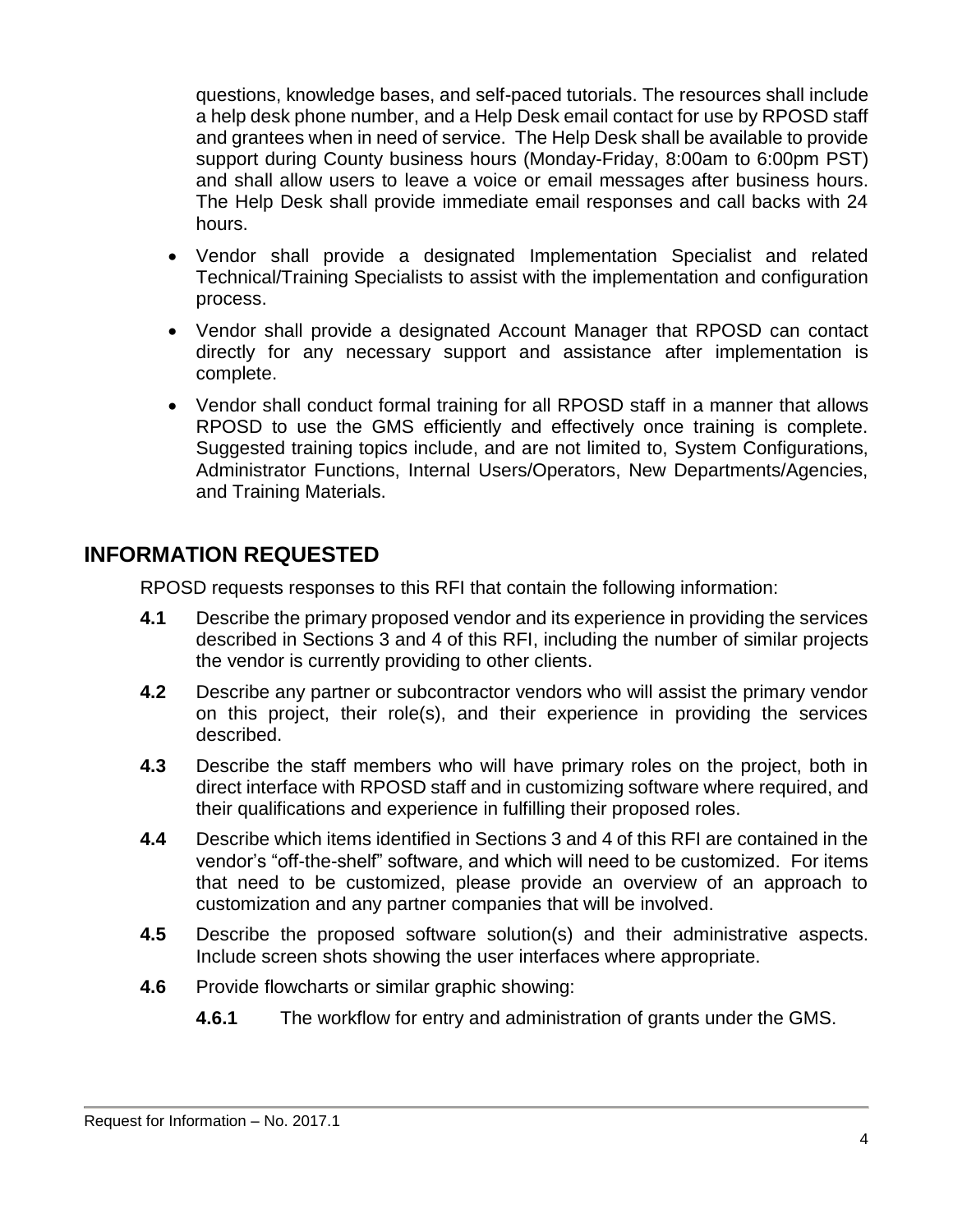- **4.7** The suggested roles and responsibilities between the RPOSD and vendor for every stage of the process of the implementation of the GMS software. Describe the availability of and procedures for providing ongoing support, maintenance and updates, and the associated costs.
- **4.8** Provide an overview of how your firm would monitor, mitigate, and address any cyber risks associated with implementing your software application with RPOSD services.
- **4.9** Provide a description of your firm's current policies and practices regarding your software application, including fee structure.
- **4.10** Provide a proposed implementation schedule that achieves release of fully vetted and functional GMS to live on or before May 1, 2018.
- **4.11** Include at least three (3) references, including contact information, from current or previous enterprise level clients. Previous clients must be from work completed within the last 3 years.

## **5.0 EVALUATION CRITERIA AND PROCUREMENT PROCESS**

RPOSD expects to evaluate the responses to this RFI that it receives, and to inform its procurement process based on these responses. RPOSD may also hold interviews of one or more vendors at its discretion.

Responses to this RFI and any subsequent interviews will be evaluated by RPOSD staff based on the following criteria:

- Ability to fulfill the criteria outlined in Sections 3 and 4 of this RFI.
- Vendors' past experience, qualifications, and references.
- Vendors' experience working with any other proposed or needed team members.
- Apparent costs for both implementation and on an on-going basis.
- "Fit" between RPOSD and vendor staff.
- Ability to release fully vetted and functional system to the public by May 1, 2018.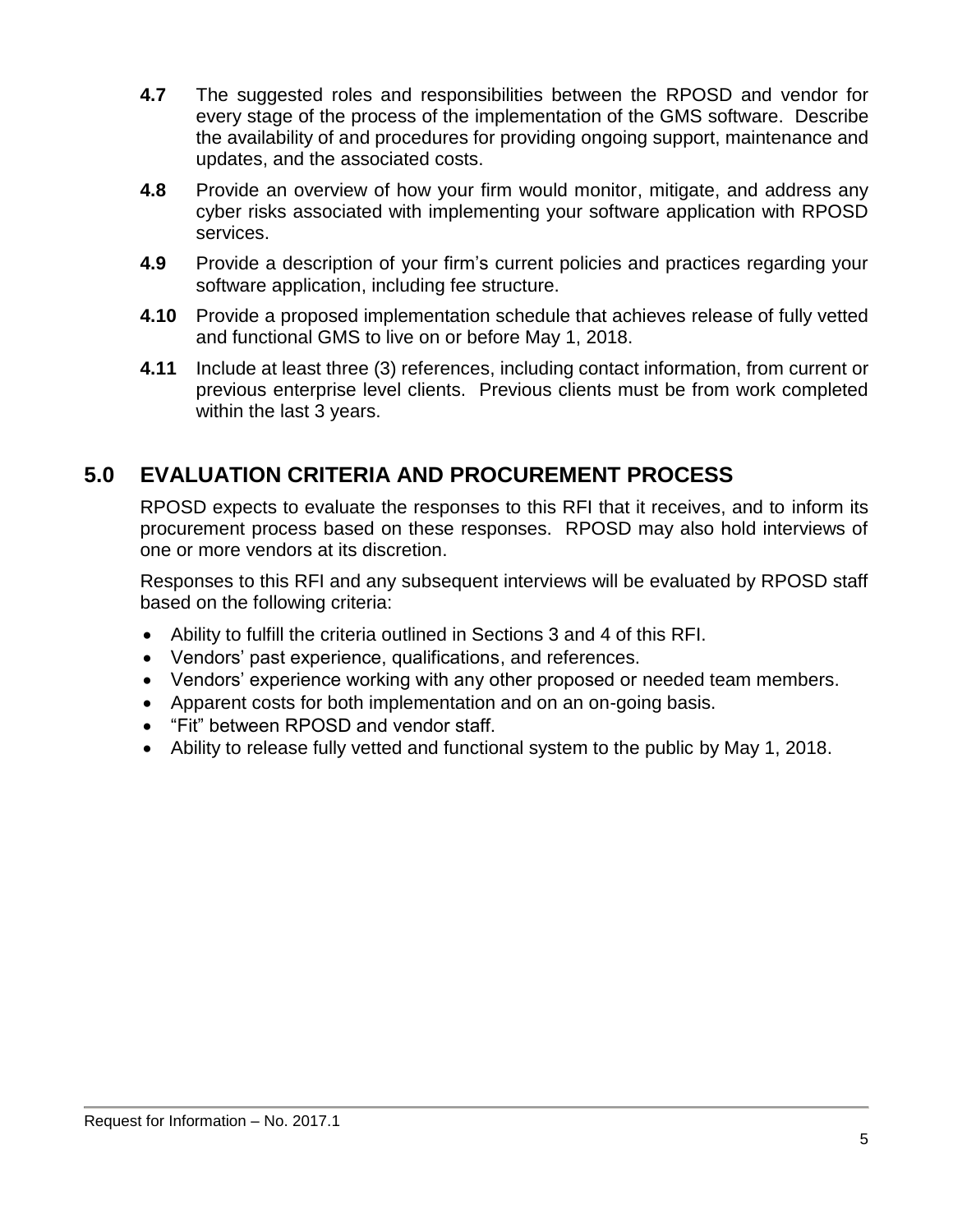## **6.0 SUBMISSION INSTRUCTIONS**

Responses to this RFI are to be delivered in person, sent via United States Postal Service or commercial express carriers. **Responses to this RFI are due on or before 12:00 noon (Pacific Time), August 17, 2017**. Late submittals may be accepted at RPOSD's sole discretion. Please mark the package: "LA County Regional Park and Open Space District Administration Section."

The original Response to the RFI, two (2) numbered copies, and a CD/DVD containing all portions of the Response to the RFI, including PDF and any applicable multimedia files, are requested to be enclosed in a sealed envelope or box, plainly marked in the upper left-hand corner with the name and address of the Respondent.

Mailing Delivery Address:

Los Angeles County Regional Park and Open Space District Administration Section 510 S. Vermont Ave. Los Angeles, CA 90020 Attn: Warren Ontiveros

Electronic Delivery Address (in addition to mailing): send documents and/or a link to cloud-based storage (e.g. OneDrive, Google Drive, DropBox) to:

Warren Ontiveros

[wontiveros@parks.lacounty.gov](mailto:wontiveros@parks.lacounty.gov)